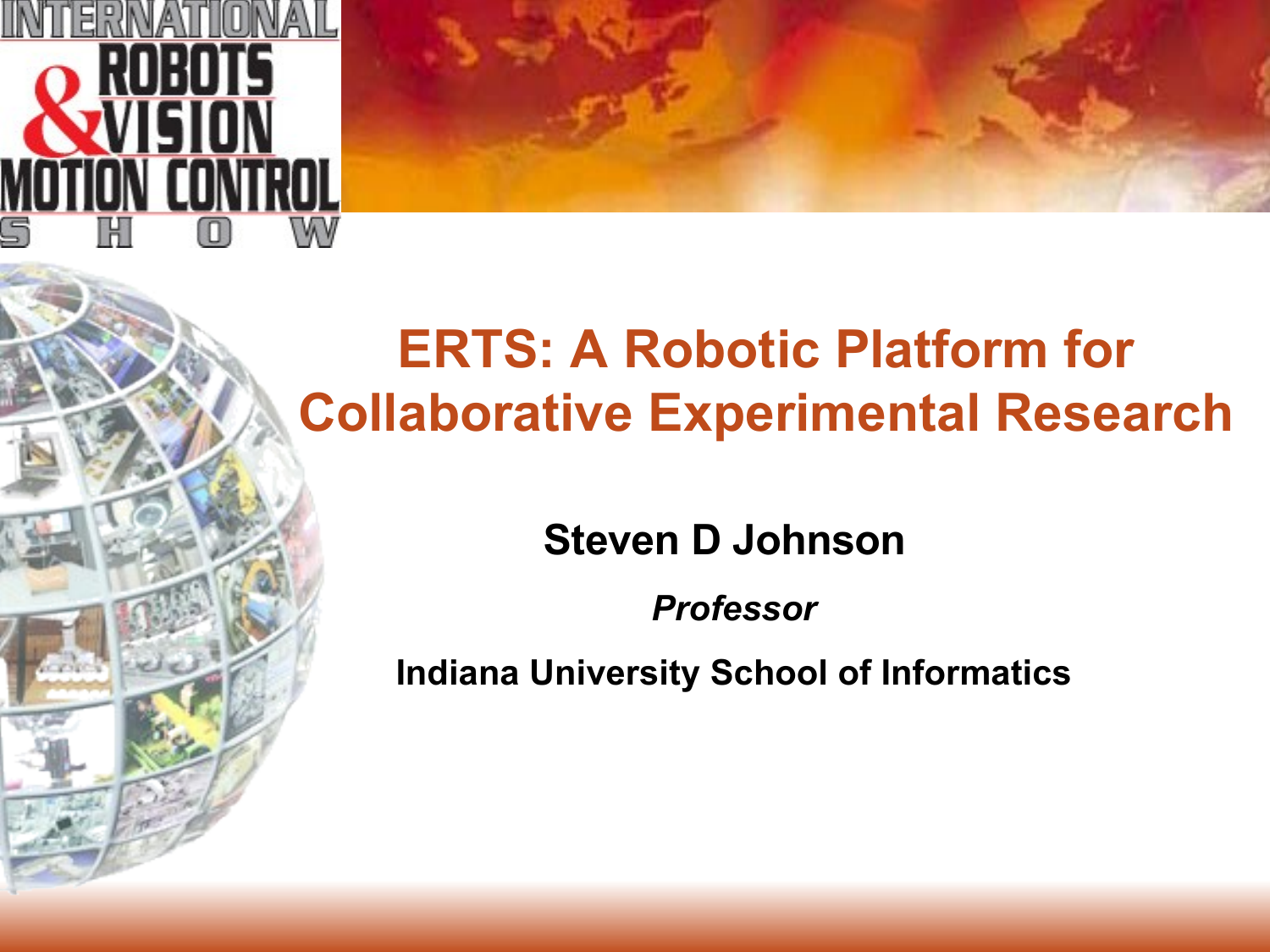

### **Indiana University School of Informatics and Computing**

- Multi-disciplinary programs in Bioinformatics, Chemical Informatics, **Complex Systems**, Data & Search, HCI, Logic, Music Informatics, Security Informatics, others
- **Home of IU Computer Science** 
	- Scientific Computing
	- Grid/Cloud Computing
	- **Programming Languages & Methods**
- Many programs involve robotics
	- **Cognitive robotics**, "embodied intelligence", perceptual interaction, etc.
	- **Embedded Systems research & instruction**
	- and others
- Robotics research in the process of consolidating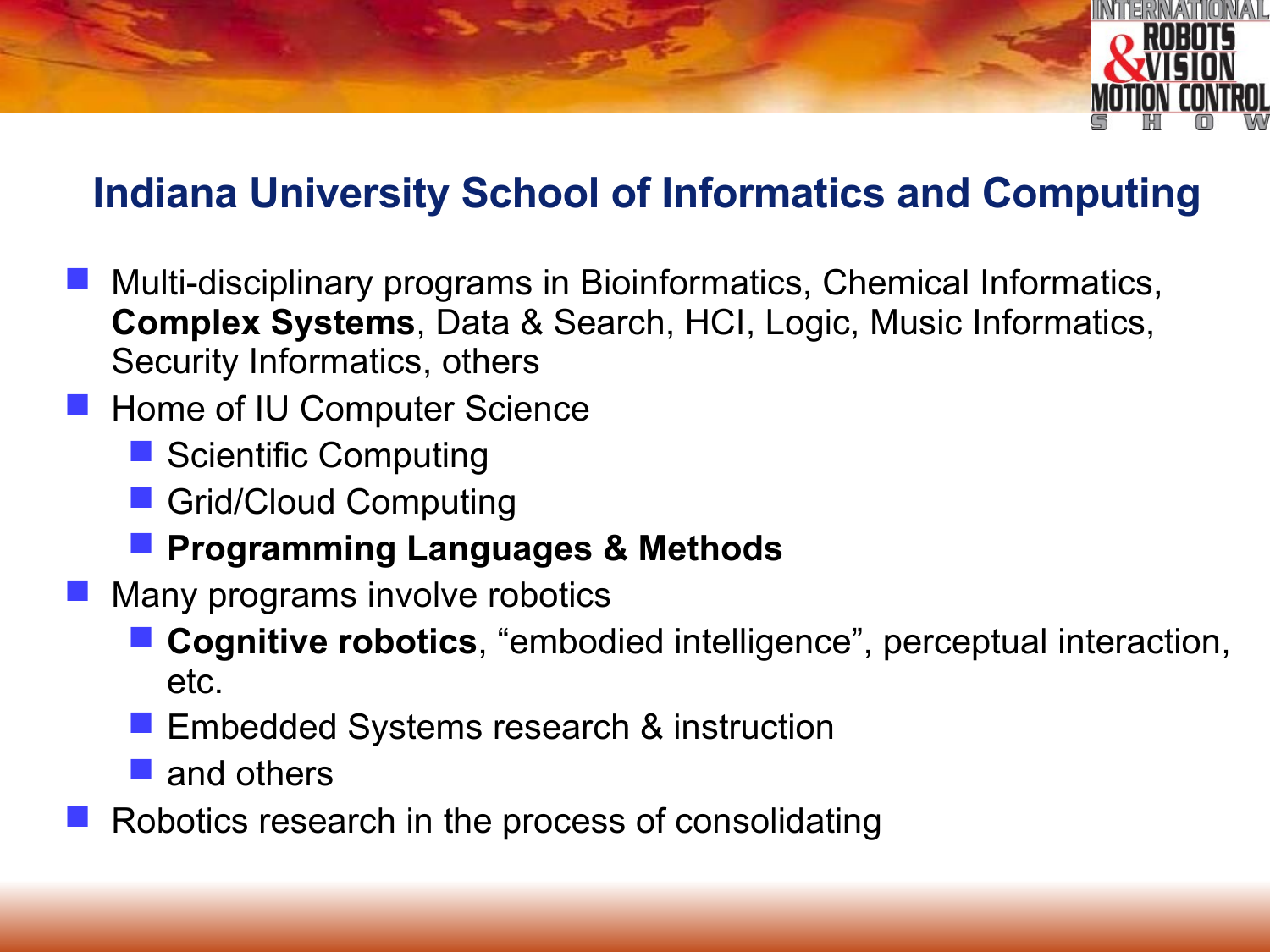

### **Research Landscape at IU**

#### MIND AND COGNITION

#### EMBODIED INTELLIGENCE

#### COGNITIVE ROBOTICS

#### HUMAN-ROBOT INTERACTION

#### COMPUTER LEARNING

ARTIFICIAL INTELLIGENCE

ADAPTIVE SYSTEMS

BIOMORPHIC COMPUTATION



MATHEMATICAL LOGIC

FORMAL METHODS

VERIFICATION & **SYNTHESIS** 

PROGRAMMING LANGUAGES

EMBEDDED & RT **SYSTEMS** 

**PERVASIVE TECHNOLOGIES** 

DIGITAL SYSTEMS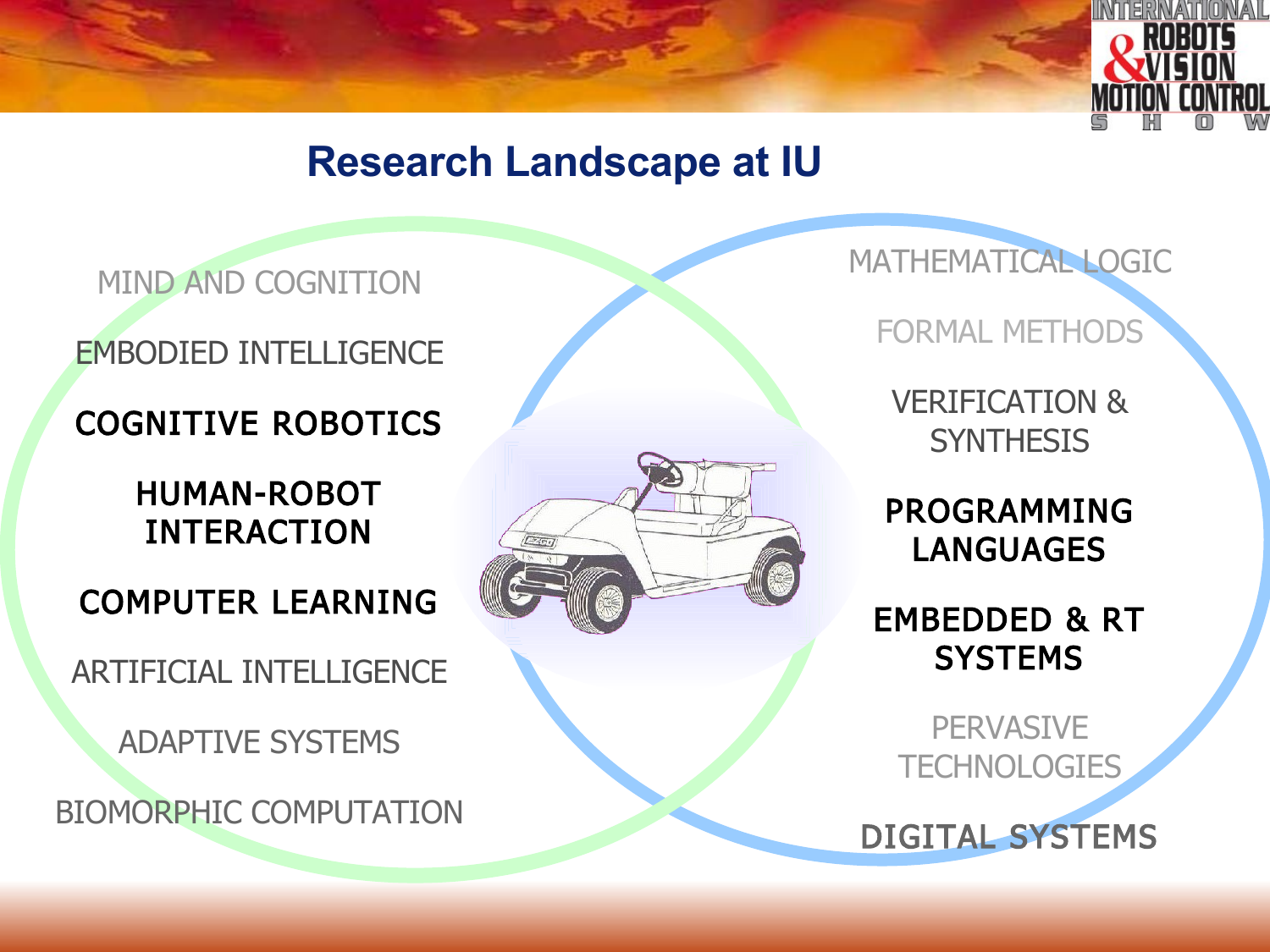

# **ERTS**

- **ERTS** is a standard electric golf car modified for computer control
- Started in 2006
- Ongoing project in our *Embedded & Real-Time Systems* course and laboratory
- **Functional goal:** autonomous realworld navigation
- **Mission:** hosting *experimentation* & *demonstration* across a spectrum of research areas



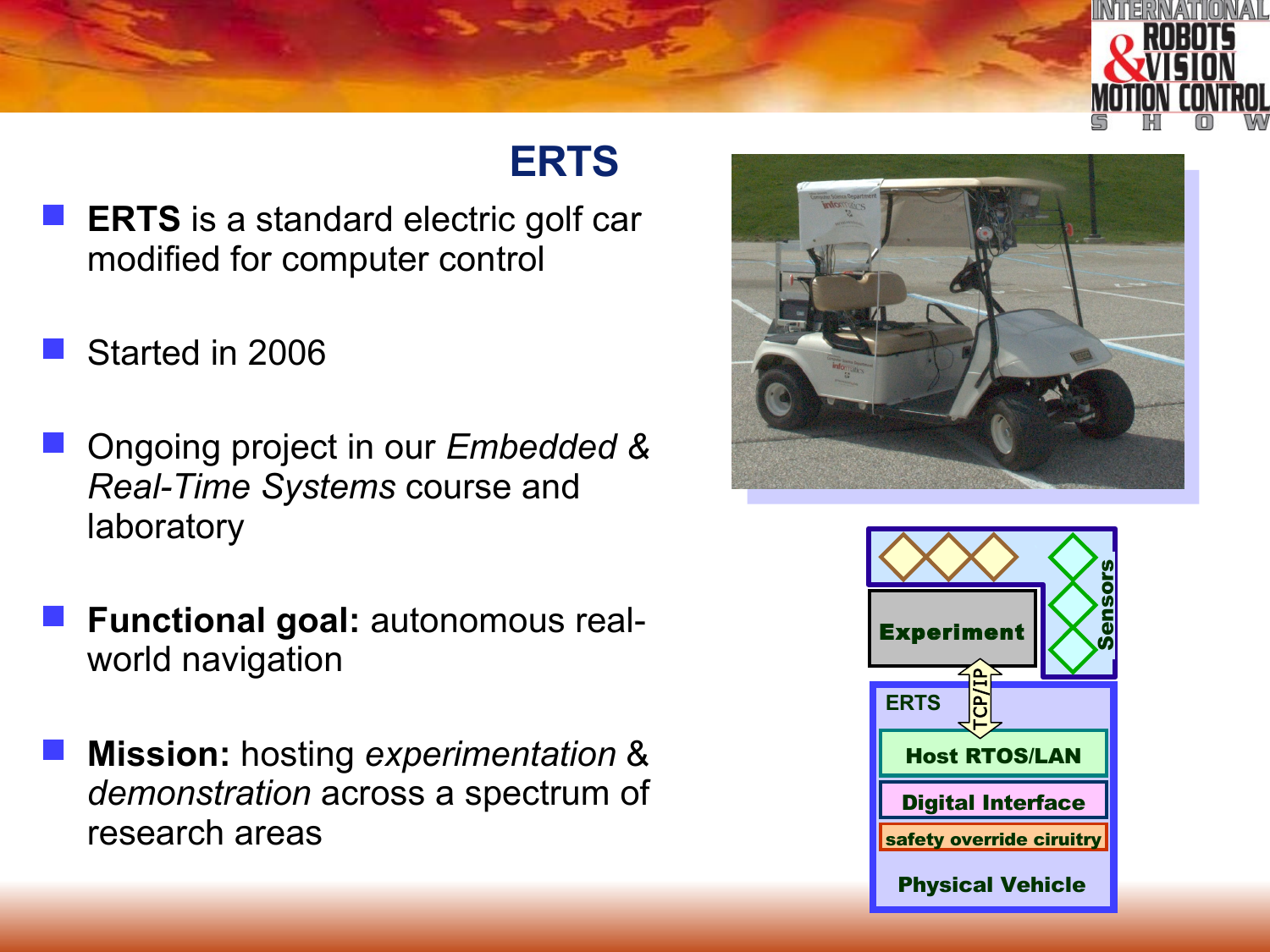

# **ERTS Design Objectives**

- **Highly configurable**. Capabilities determined by experimental needs
- **Rapid prototyping.** Fast results; hardware-rich environment.
- **Easy Integration**. Experimentation involving existing systems
- **Minimal tool chain**. Little time for specialized design environments
- **Open Architecture**. Access to deeply embedded functionality
- **Maintainability**. Rapid "turnover"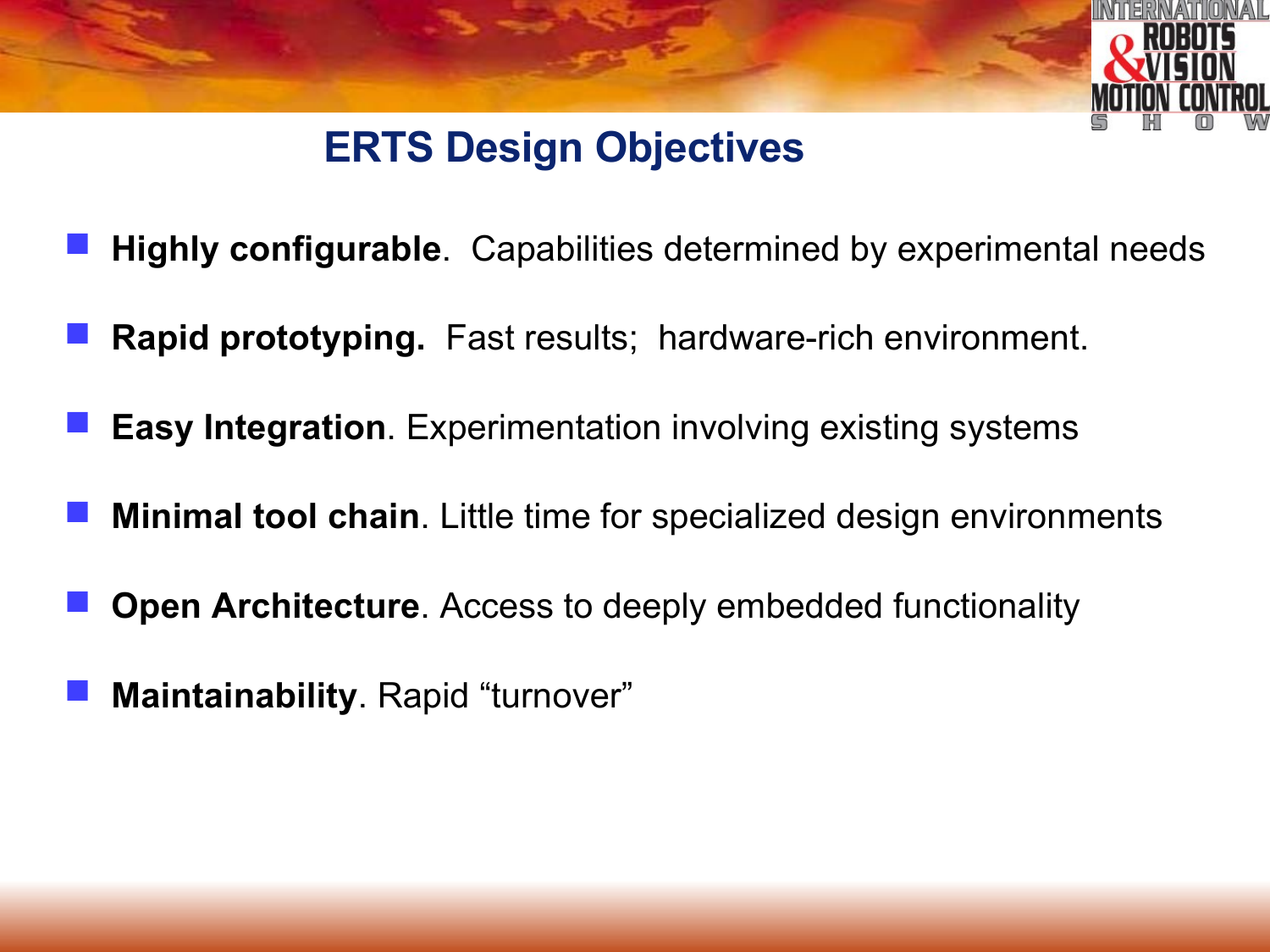### **Current Work**

- **CartFS**. Application interface through the *file system*
	- Access ERTS by mounting it as a directory
	- Components present as (memory mapped) file entities
	- *Language independent*
	- *Distributable* via NFS protocols
	- Generic development environment, command-level scripting
- **SyncFS**. Support for *synchronous design methods*
	- **Perovides a global "tick" for synchronization**
	- **Modifies file read/write operations to occur at a "clock edge"**
	- **Uses certain coding convention**
	- **Figure 1** Frameworks for various programming languages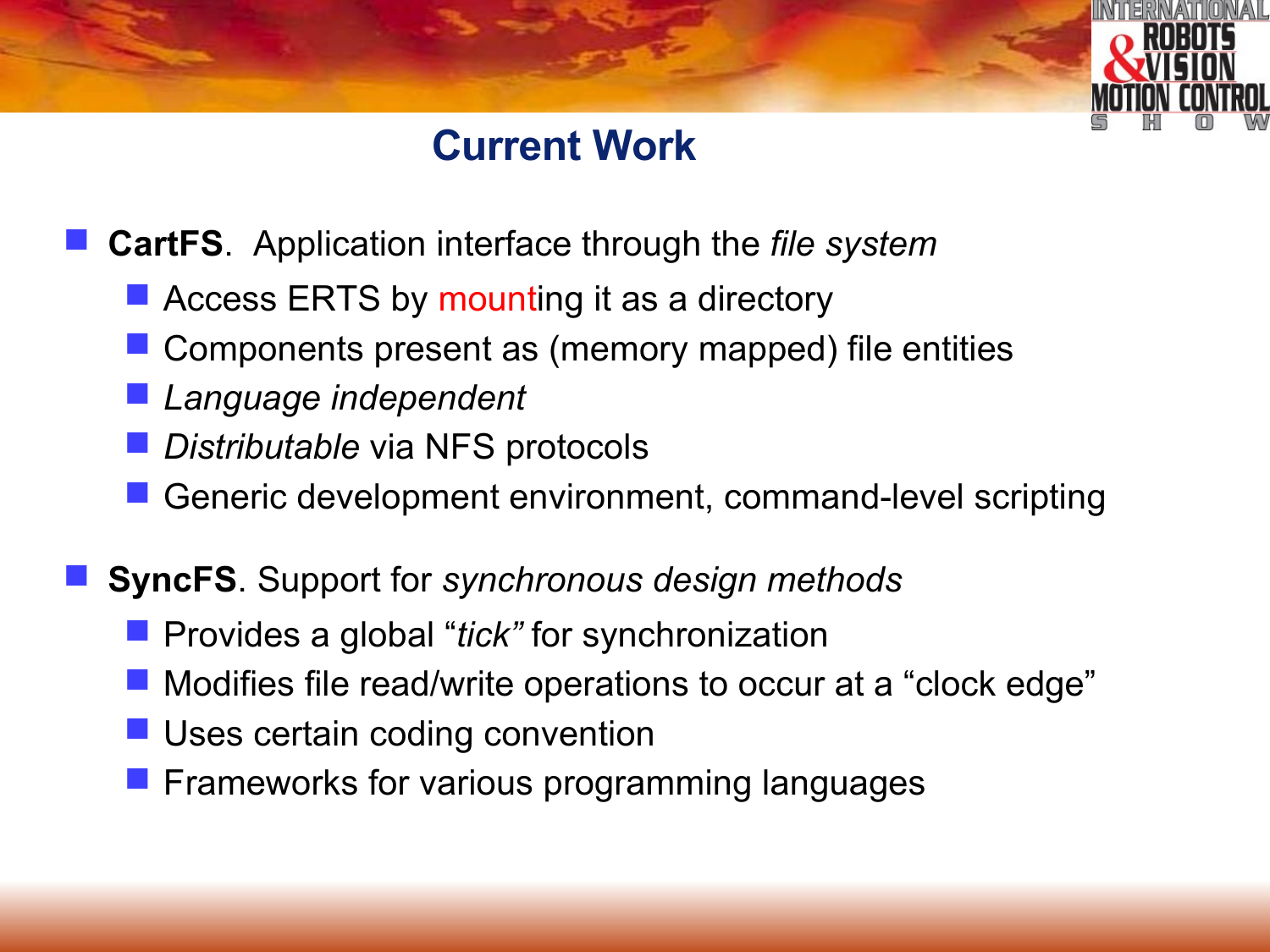

## **Year of ERTS**

- Initiative in 2009-10 to engage with scientists to develop preliminary experimental prototypes
- Identify and design experiments
- Form multidisciplinary teams
- Basic training
- Prototyping and preliminary experimentation







Pervasive Technology Labs